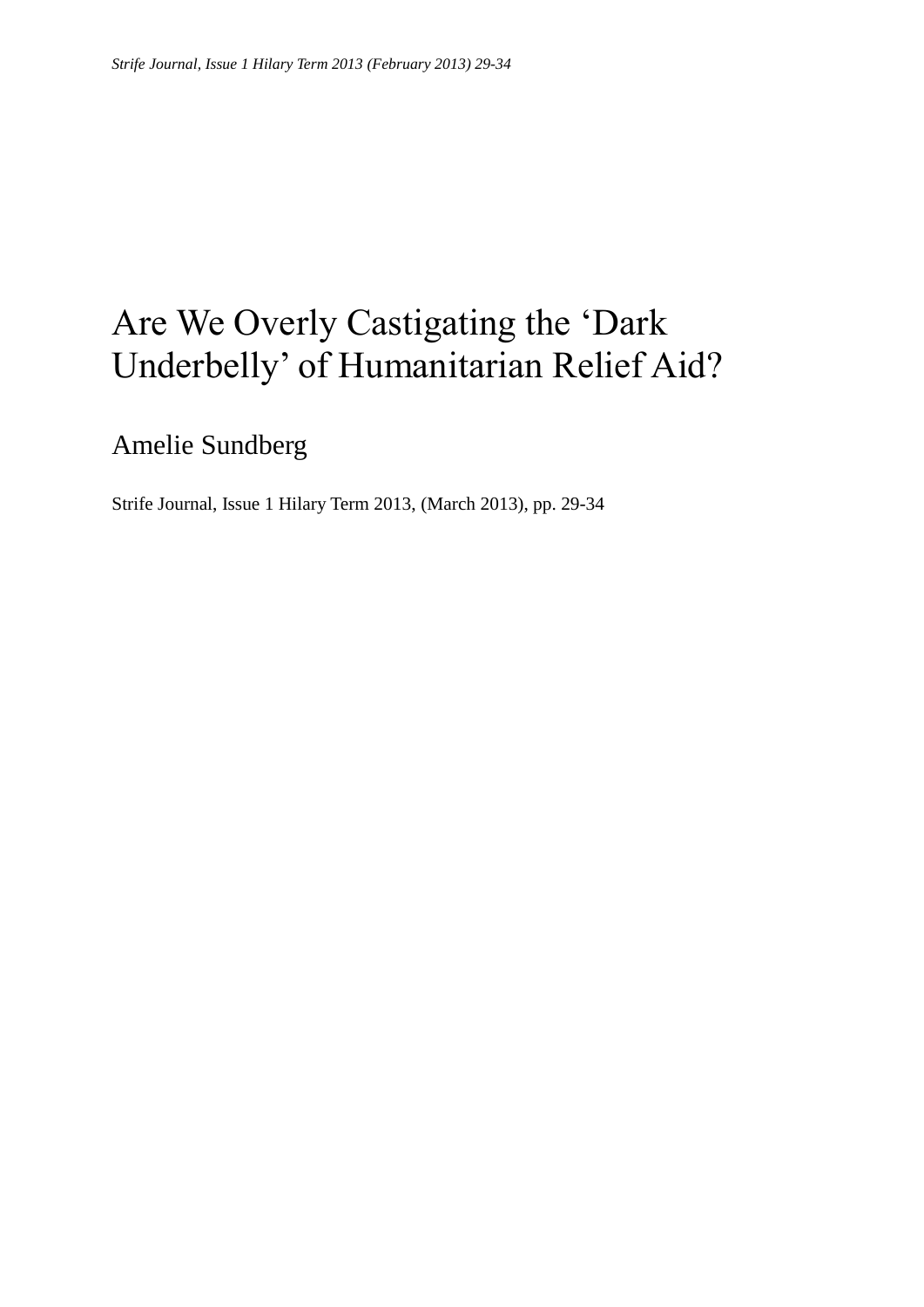## **Are We Overly Castigating the 'Dark Underbelly' of Humanitarian Relief Aid?** Amelie Sundberg

Because the word 'humanitarian' is loaded, assumed to be a benevolent force, it is not surprising that literature uncovering a dark underbelly to humanitarian relief aid has attracted a lot of attention.<sup>1</sup> Romanticising humanitarianism has had the perverse effect of overly castigating its results. It is important to avoid the assumption that the original purpose of humanitarian relief aid is to solve conflicts. Primarily 'humanitarianism' seeks to ensure that those most vulnerable are not foregone during crises.<sup>2</sup> Within the context of conflict, relief aid, whether from donor governments, humanitarian agencies of the United Nations (UN) or non-governmental organisations, is tailored to deal with the symptoms of violence. $3$  Violent conflicts include civil war, ethnic cleansing and genocide.<sup>4</sup> In response to these emergencies humanitarian relief aid constitutes the delivery of food, shelter, supplies and medicine to those in need.<sup>5</sup> Recent notions that relief aid should merge with development aid as a panacea for conflict are beyond the scope of this article because the form of development aid still remains distinct from that of relief aid. Rather, humanitarian relief aid has the scope to fuel or mitigate conflict because any aid that is administered during conflict cements itself as a part of that conflict context.<sup>6</sup> Humanitarian relief aid can influence, for better or worse, the capacity, legitimacy and scale of conflict.<sup>7</sup> Critics argue that media hype surrounding certain emergencies has stimulated unbalanced relief distribution.<sup>8</sup> But ironically they themselves have fallen victim by focusing on extreme examples such as the Rwandan genocide 1994 and the famine in Sudan

1983-1989. Humanitarian relief aid has often bolstered conflict, but these trends should not outweigh examples of mitigation.<sup>9</sup>

Humanitarian relief aid can influence the capacity of warring parties to take part in a conflict, both as an economic resource and opportunity for mobilisation. Since the 1980s targeting relief to civilians during violent conflicts has taken place against amidst the collapse of formal economic structures.<sup>10</sup> Civilians survive during these 'complex emergencies' by resorting to extra-legal activities in a parallel political economy of war. $^{11}$  This encourages an, 'economy of plunder' - where relief aid is both a new source of wealth and power. $^{12}$ The manipulation of relief by warring parties must be understood as a part of this distorted war economy.<sup>13</sup> 'Creaming off' relief supplied the Sudanese government with an estimated £90 million in  $1989$ <sup>14</sup> Duffield claims Operation Lifeline Sudan accounted for half of the government's military expenditure that year. Often material goods such as vehicles, medicine and food are stolen both by rebels and government forces - either utilised or sold for a profit.<sup>15</sup> But when agencies hired local drivers or guards in order to prevent theft, these payments encouraged a continuation of the war economy.<sup>16</sup> Competition for profit from relief has even sparked conflict. During the famine in Somalia, 1992, four clans came into conflict over competitive negotiations with agencies that wanted access to a seaport.<sup>17</sup>

The true importance of relief aid as a source of funding for conflict must be placed in perspective. Shearer argues that humanitarian relief aid is less valuable in commodity-rich countries; relief aid to Afghanistan is a mere drop in the ocean compared to their estimated \$15 billion UK street value of narcotics.<sup>18</sup> Critics focus on less resource-rich countries such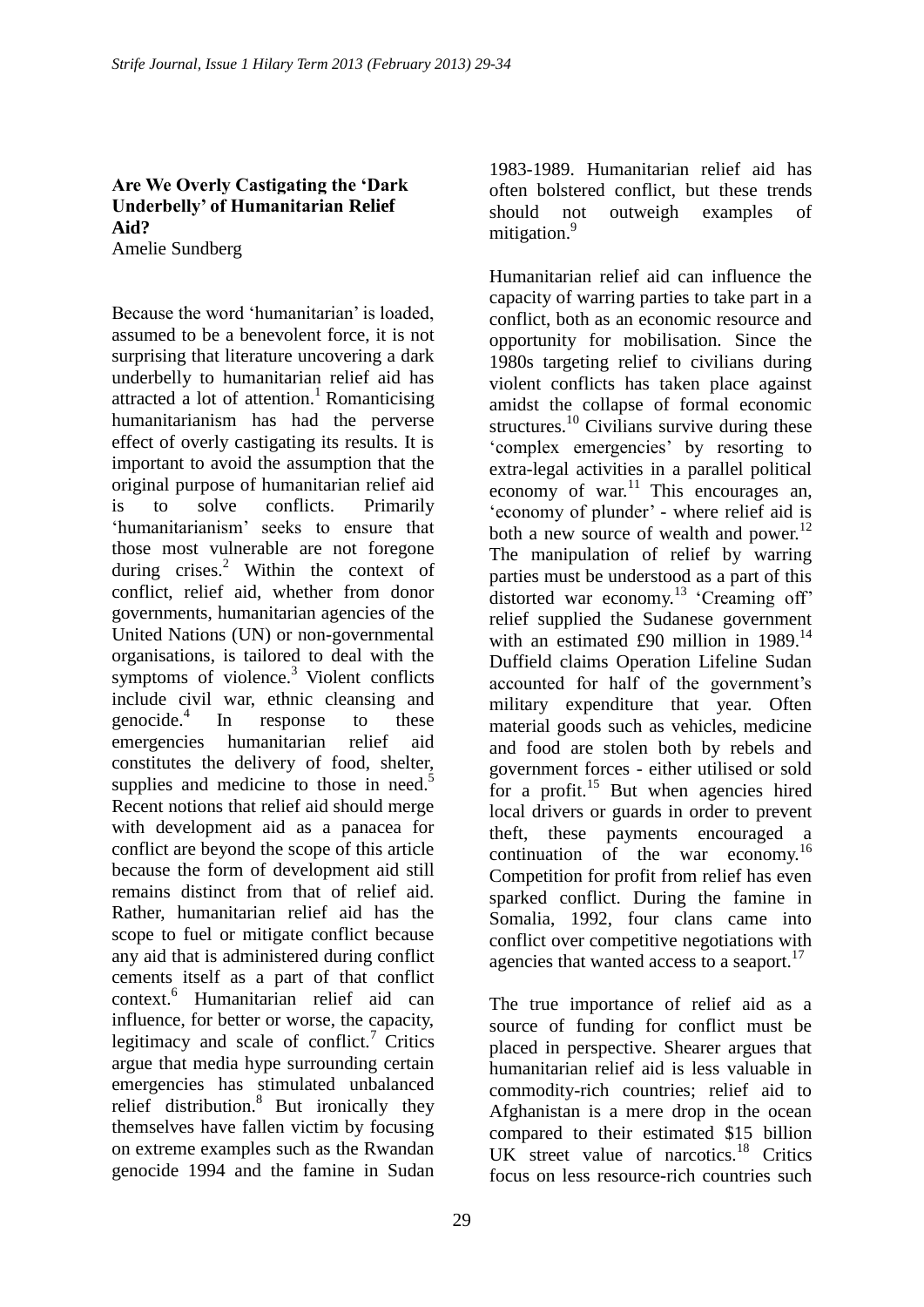as Ethiopia and Mozambique where relief aid would have played a higher stake.<sup>19</sup> Keen misleadingly places Sudan in this category, which possesses an abundance of oil.<sup>20</sup> Clearly the distinction here between more or less resource-rich countries is blurred. More likely the value of relief aid varies between different groups. Rebels especially will use whatever resources are available to them. $^{21}$  Relief aid could be a valuable source of income for those that do not have direct control over natural resources, such as the ex-genocidaire militias in Eastern Zaire refugee camps.<sup>22</sup> Ultimately, conflicts are not only driven by greed or natural resources, and so humanitarian relief aid does not drive wars either.<sup>23</sup> Anderson argues that relief aid can actually strengthen the peace economy by buying local goods and lowering the resale value of relief goods. Measures have been taken to mitigate the use of relief for military purposes. Operation Lifeline Sudan 1989 helped for a while to mitigate warfare in the South by reducing economic exploitation, for example UN payments to railway workers outbid those from corrupt merchants.<sup>24</sup>

Opportunities to mobilise conflict occur within humanitarian relief aid space in two notable ways. Firstly, belligerent groups of authority have adopted the transport of relief as a smokescreen for military mobilisation. In 1993, 3000 Sudanese troops were transported to Wau under the guise of relief trains, before proceeding to raid and scorch the land. $^{25}$  This contradicts Nunn and Qian, who find food aid risks conflict less in countries with welldeveloped infrastructure.<sup>26</sup> Whether relief transport fuels or mitigates conflict is ambiguous. Operation Lifeline Sudan 1989 ensured that relief corridors were not accessible for military operations, creating nearby peace zones, still the corridors were also used for government military supplies. $27$  This may simply have moved the site of conflict. Comparatively, Keen and Wilson argue that the July 1992 relief corridors in Mozambique were relatively successful.<sup>28</sup> It is hard to establish the direct influence of these instances on the broader course of a conflict.<sup>29</sup>

Secondly, the manifestation of humanitarian relief in refugee camps has influenced conflicts, as a 'continuation of war by other means'.  $30 \text{}$  Relief aid to Darfur camps in Sudan in the 1980s helped to cement the government's forcible displacement from rebel areas. $31$  Prunier describes the refugee camps in Eastern Zaire after the Rwandan genocide as 'war machines.'<sup>32</sup> Hutu genocidaire-militias orchestrated the movement of peoples across the border to attract humanitarian aid. Under this cover, the ex-militia prioritised food aid for the former elite, imported weapons and carried out attacks into Rwanda. One should be cautious about generalising this trend for all refugee camps. Prunier narrows his attention to the five camps around Goma, but as there were around 35 camps in Zaire alone this form of relief was not always overwhelmingly militarised. $33$  De Waal and Omaar note that those who had planned the genocide dominated the Tanzanian camps, but they offer no direct causal relation to increased broader conflict.<sup>34</sup> A morally questionable form of organisation does not automatically nurture conflict. It has also been argued that camps limit opportunities for refugees to develop economic survival strategies, and so foster militant recruits.<sup>35</sup> Stockton refutes this because locals often see relief aid as temporary and unreliable. A more helpful approach would be to acknowledge that there are many different practical and affective reasons for joining a war effort that cannot be pegged down to relief.

The relative importance of relief aid as transport and camps are symbolic of the inability of the state to provide basic public services. Jackson's 'quasi-states' concept can often be applied to conflictridden countries that have sprouted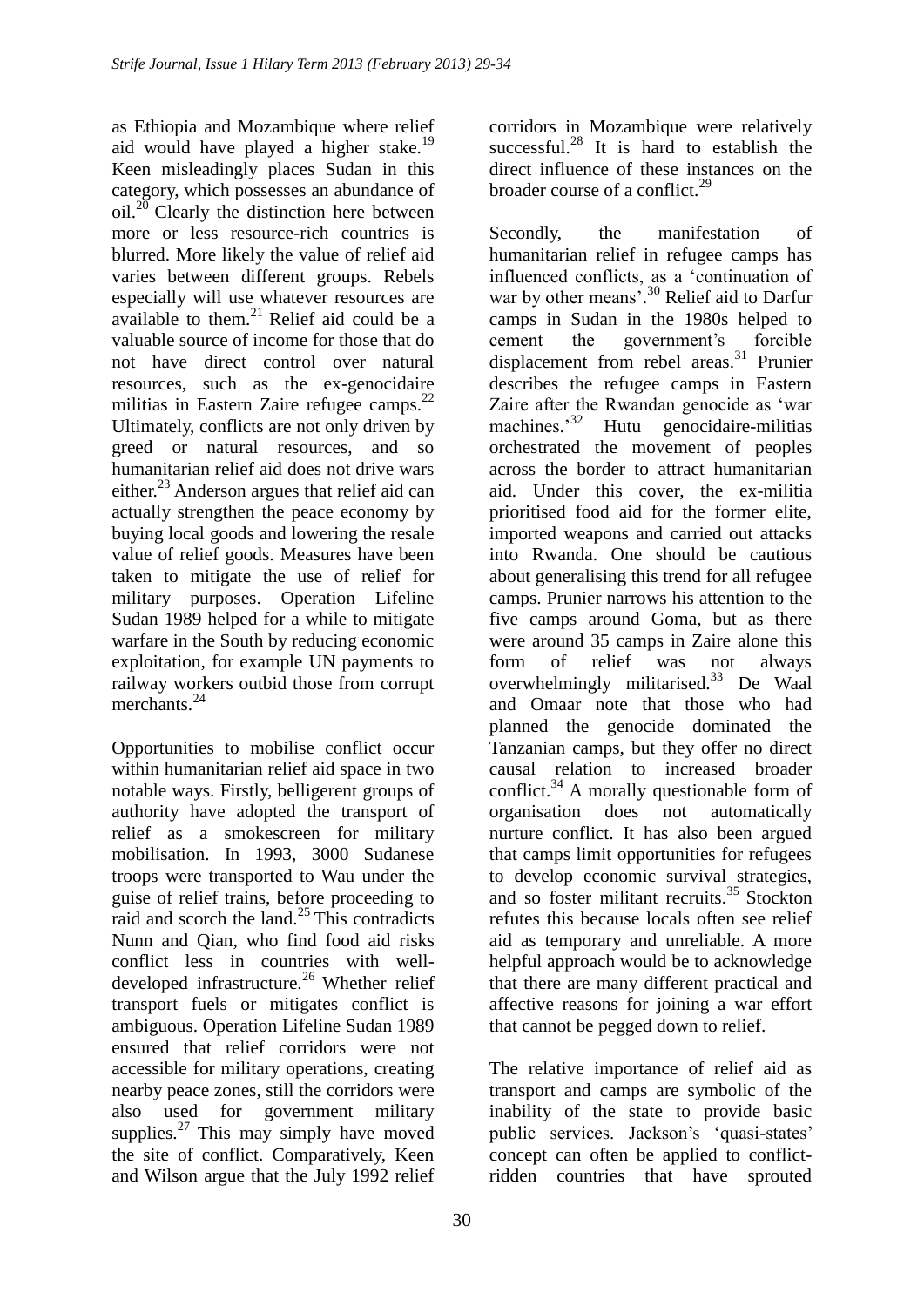complex emergencies. $36$  The lack of ability or will of national state structures to provide basic public services has created a situation whereby states rely on and expect private international organisations to be responsible for public welfare.<sup>37</sup> Arguably the 'internationalisation of public welfare' has created more space to focus on waging conflict. $38$  This can help explain why warlords assume a singularly military role.<sup>39</sup> But these arguments only present a tenuous causal connection that dismiss other factors responsible for motivating collision before the introduction of humanitarian relief aid. Rather, it can sometimes stint mitigation. In Somalia the collapse of civilian institutions was compounded by famine relief, which increased difficulties for future market rehabilitation and peacebuilding.<sup>40</sup>

'It is a truth universally acknowledged' that humanitarian relief aid influences the legitimacy of a conflict. $41$  The 'search for a completely neutral humanitarian space is ultimately futile'.<sup>42</sup> During the Cold War, humanitarian agencies had to have the consent of a country in order to carry out relief operations.<sup>43</sup> Now sovereignty is not as stringently adhered to, but agencies still needed to negotiate both with government and rebel force. <sup>44</sup> NGOs had to deal with Charles Taylor, for his rebel forces controlled roughly 90 per cent of Liberia. 'Neutral' agencies overlook acts of violence and human rights abuses in order to avoid being refused access.<sup>45</sup> Although it is exaggerated to generalise that 'today's human rights abuses are tomorrow's conflicts', using belligerent parties as a conduit for aid automatically transfers a degree of legitimacy to their actions.<sup>46</sup> The government-orchestrated resettlement of civilians during the Ethiopian famine in the early 1980s killed an estimated 80,000 people but was legitimised as a droughtinduced refugee crisis by the international community. $47$  'Inaccessibility' provided a fig leaf for the lack of relief agency neutrality, because needs assessments were

calculated on accessibility. $48$  By claiming ignorance, agencies often discriminated against rebel-held areas, allowed relief to be used as a 'weapon of war'.<sup>49</sup> The government in Sudan blocked attempted neutral shipments to the 'rebel' South and labelled the area as 'inaccessible'. Comparatively, humanitarian 'safe areas' legitimised conflict in other places. $50$  It must not be forgotten that in turn, however, relief aid has also supported and legitimised more peaceful actors. In Somalia, aid administered to elders helped maintain the loyalty of those who might have otherwise turned to violence.<sup>51</sup> Notably, Keen repeats may of his examples of misappropriation of relief by the Sudanese government, such as the discovery of a twenty truckloads that were meant for Aweil in 1988, throughout his literature and even within the same chapter.

Legitimacy lends itself to impunity, which can prolong strife. Labelling the Ethiopian famine a natural disaster instead of a calculated government counterinsurgency policy is a case in point.<sup>52</sup> Humanitarian action has often been instrumentalised for political purposes.<sup>53</sup> During the Cold War Western donor countries used humanitarian relief aid as a proxy for fighting communist forces, actively fuelling conflict.<sup>54</sup> The US funded Cambodian refugee camps, between 1978 and 1991, to support guerrillas who were fighting the Vietnamese-backed government. The politicisation of aid has continued into the twenty-first century.<sup>55</sup> During the Somali famine, 2011, US donors denounced relief efforts to the rebel South as supporting terrorists.<sup>56</sup> Even though the end of the Cold War witnessed an influx of non-governmental humanitarian agencies heavily influenced by donor government contributions, exceptions of large organisations such as Médicins San Frontiers were significant.<sup>57</sup> The International Committee of the Red Cross (ICRC) claims its strict adherence to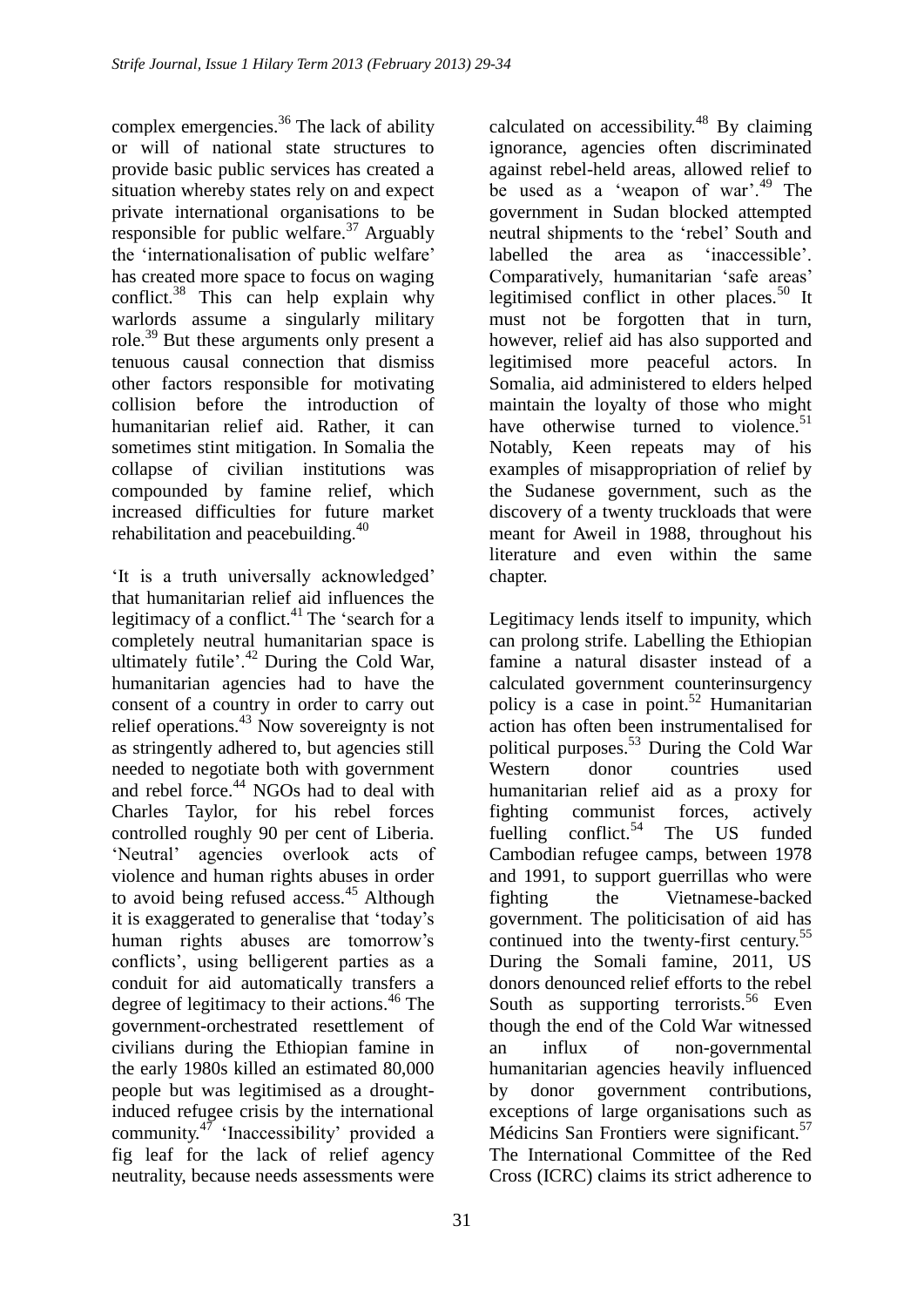impartial distribution of relief aid prevents it from fuelling conflict.<sup>58</sup> Even the UN provided food aid for both government and UNITA forces in order to mitigate plunder before the elections in.<sup>59</sup> Supporting each side of a fight might have influenced the course of conflicts, but has not bolstered them.

'The increase of donor-funded NGO relief operations and western disengagement from poor countries are two sides of the same coin'.<sup>60</sup> This has not fuelled conflict, but the unwillingness of western donor countries to intervene in collisions has used humanitarian relief as a substitute for broader political strategies that could mitigate them. Because Rwanda was not strategically or economically important for western donors they avoided political action against the genocide. $61$  They only responded to the 'conventional' crisis of Rwandan refugees after media pressure.<sup>62</sup> Huge media-inspired funds ensured that only Médecins Sans Frontières withdrew in protest to the militarisation of the camps. <sup>63</sup> Goodhand uses funding trends to prove selectivity of responses. In 1999 a huge amount was allocated to Kosovo, whereas very little went to Afghanistan. Still, some NGOs have attempted to take up the policy vacuum. $64$  Oxfam was the first organisation to acknowledge the Rwandan genocide and call for action, and towards the end of 1992 aid workers called for intervention in Somalia, which led to Operation Restore Hope. $65$  On the one hand the increased role of NGOs has created unrealistic expectations of what humanitarian relief can achieve, as they are not designed to develop broader policies that tackle the roots of contentions.<sup>66</sup> Omaar and de Waal regard this 'humanitarianism unbound' as fuel for conflict.<sup>67</sup> On the other hand, de Waal's notion of 'debased' humanitarianism may reflect a tendency to see red.<sup>68</sup> Now that organisations and governments are more accountable through the media, politics may have become relatively more

## humanitarianised.<sup>69</sup>

Lastly, humanitarian relief aid can influence the scale of a conflict. Directly, humanitarianism has been included in every United Nations military intervention mandate since  $1990^{70}$  The 1992 intervention in Somalia at the behest of relief agencies failed and became embroiled in 'warmaking'.<sup>71</sup> Moreover, areas occupied by US forces simply pushed militant violence into new areas.<sup> $72$ </sup> The delivery of relief has also been militarised. Perceived security restraints in zones of collision inspired the safeguarding of workers and supply.<sup>73</sup> However, armed protection in a violent environment can provoke a response and legitimises the use of weapons. Moreover, locals see aid to the 'enemy' as a blow against them, which can spark retaliation.<sup>74</sup> In Sudan, between 1986 and 1988, the Sudan People's Liberation Army attacked relief convoys.<sup>75</sup> Relief has often attracted raiding, which in turn escalates violence.<sup>76</sup> Attacks on distributed relief are easy in refugee camps. <sup>77</sup> Camps are particularly volatile environments because they are often not disarmed, as seen in the Kurdish 'safe haven' in the North of Iraq in the aftermath of the Gulf War 1991 and the 'safe area' in Sbrenica, Bosnia.<sup>78</sup> Although prostitution and rape are common in camps, Slim makes the wrong assumption that forced displacement prevents women and children from supporting the war effort<sup>79</sup>

Shearer argues that there is no correlation between the amount of relief and the scale of violence, pointing out that the highpoint of relief to Somalia took place between 1992 and 1994 whereas more people had died from war in  $1991$ .<sup>80</sup> However, his use of immediate timeframes is questionable, as he disregards the impact of earlier relief aid or effects built up over time. There is a 'blurred' distinction between civilians and combatants.<sup>81</sup> Thus the distribution of relief can influence intergroup tension.<sup>82</sup>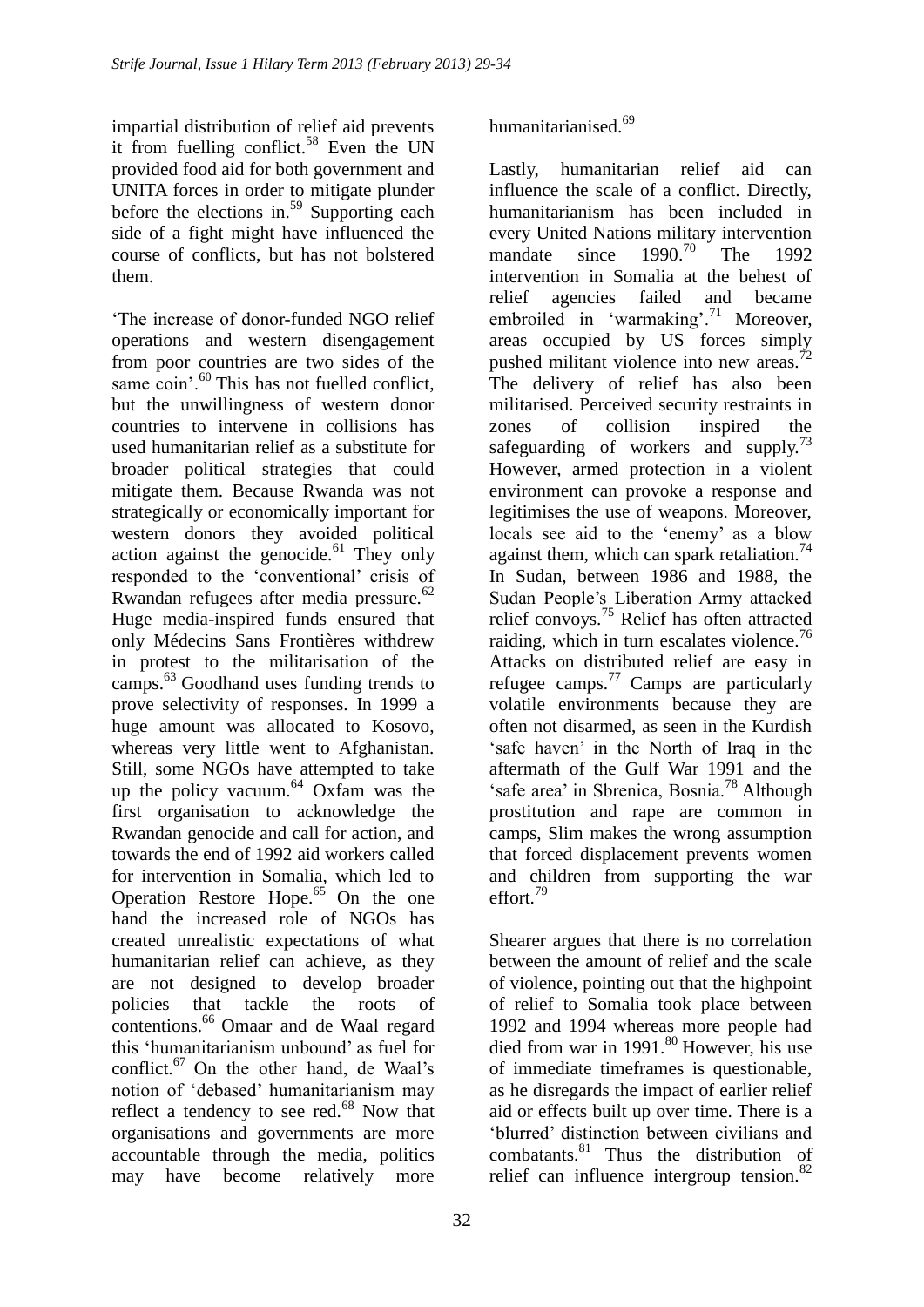Access to relief can foster violent competition – this divided the rebel movement in South Sudan.<sup>83</sup> Marginalisation from aid can create new grievances, which can inspire a resort to violence, as seen when the Nuer attacked the Dinka clan in Sudan,  $1991.^{84}$  It is difficult to grasp what part these individual instances of violent theft or attack play in the broader outcome of a conflict. Accepting the risks associated with relief aid may be the lesser of two evils. In Mozambique diversion of aid resulted in a decrease in the need to raid civilians. $85$ Accordingly de Waal and Omaar and more recently Keen advocated delivering large quantities of grain in the beginning of a famine, because even if looted it would bring down the prices and so violent looting would no longer be a strategy of survival. Additionally, the strong attraction of relief can also convince people to opt for peace. <sup>86</sup> Keen and Wilson describe how the Mundari in Sudan agreed to abstain from violence in return for a cattlevaccination program partly run by Oxfam, and the Special Relief Programme Angola was a key part of the political negotiations in Angola,  $1990.<sup>87</sup>$ 

It is not time yet to shed our cynicism -

humanitarian relief aid has done more to fuel and than to mitigate violent conflict. But the role of aid itself has been inflated, which misleadingly outweighs more positive cases of humanitarian relief aid. The relative impact of humanitarian relief aid amongst over drivers of warfare renders the image more ambiguous. Humanitarian relief aid has influenced the political economy of war and funded conflict. But its importance is only relative to other resources and can provide a 'carrot' for peace. Transport of relief has mostly provided a smokescreen for military mobilisation, but the militarisation of refugee camps has been exaggerated as a general trend. Critics contradict themselves by first saying donors instrumentalise NGOs but then argue NGOs are too 'bold'.<sup>88</sup> In truth they coexist. Lastly, relief aid's stimulation of immediate violence may be less important for broader conflict than the build up of long term grievances amongst those marginalised from aid. Dark underbelly or not, humanitarian relief aid is neither a nemesis for mitigation nor a panacea for conflict.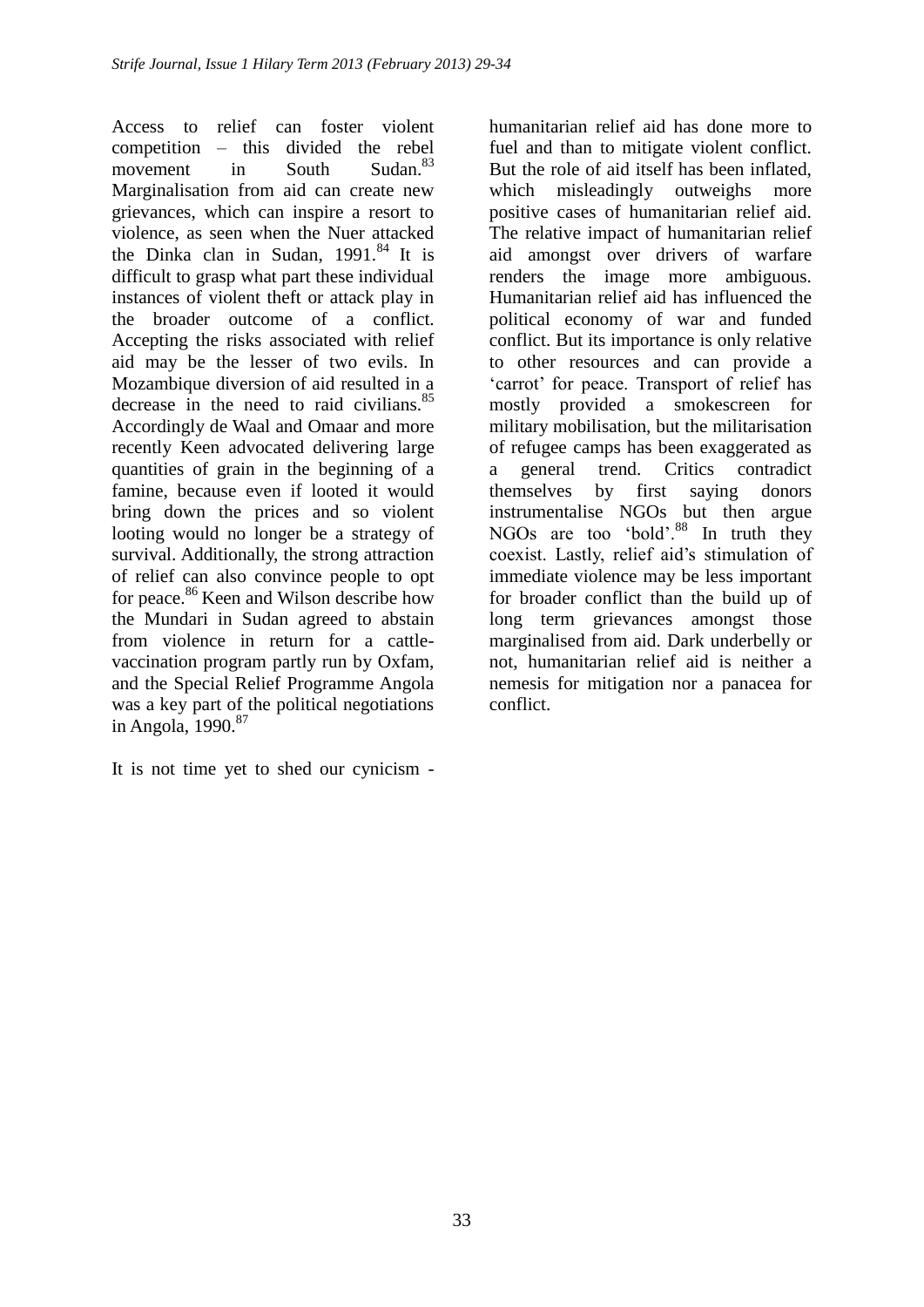## References

1

1 D Keen, *Complex Emergencies*, Polity Press, Cambridge, 2008.

2 N De Torrente, 'Humanitarian action under attack: reflections on the Iraq War', *Harvard Journal of Human Rights*, vol.17, no.74, 2004, pp.1-29.

3 D Shearer, 'Aiding or abetting? Humanitarian aid and its economic role in civil war,' in M Berdal & D Malone (eds.), *Greed and Grievance: Economic agendas in civil wars*, IDRC/Lynne Rienner, London and Boulder, 2000, pp.189-203.

4 Keen, *Complex Emergencies.*

5 A Roberts, *Humanitarian Action in War: Aid, protection and impartiality in a policy vacuum*, Adelphi Paper 305, Oxford University Press, London, 1996.

6 M Anderson, *Do No Harm: How Aid Can Support Peace – Or War,* Lynne Rienner, London, 1999.

7 D Keen & K Wilson, 'Engaging with Violence: A Reassessment of Relief in Wartime', in J Macrae & A Zwi (eds.), *War and Hunger. Rethinking International Reponses to Complex Emergencies*, Zed Books, London, 1994, pp.209-221.

8 A De Waal & R Omaar, 'Humanitarianism Unbound? Current Dilemmas Facing Multi-Mandate Relief Operations in Political Emergencies', *African Rights*, Discussion Paper No.5, November, 1994. 9 Shearer.

10 J Macrae, *Aiding Recovery? The Crisis of Aid in Chronic Political Emergencies*, Zed Books, London, 2001.

11 Keen, *Complex Emergencies,* p.20; M Duffield,'The Political Economy of Internal War: Asset Transfer, Complex Emergencies and International Aid', in J Macrae & A Zwi (eds.), *War and Hunger. Rethinking International Reponses to Complex Emergencies*, Zed Books, London, 1994, pp.50-69.

12 Anderson, *Do No Harm*; J-F Bayart, S Ellis & B Hibou, *The Criminalization of the State in Africa*, Oxford: James Currey, Oxford, 1999, p.71.

13 P Le Billon, 'The Political Economy of War. What Relief Workers Need to Know', *Humanitarian Network Paper*, no.33, 2000.

14 F Deng & L Minear, *The Challenges of Famine Relief: Emergency Operations in the Sudan*, The Brookings Institution, Washington, D.C., 1992, p.94.

15 B Barber, 'Feeding Refugees, of War? The Dilemma of Humanitarian Aid', *Foreign Affairs*, vol.76, no.8, 1997, pp.8-14; Roberts, *Humanitarian Action in War.*

16 Anderson.

17 Shearer.

18 N Stockton, 'In Defence of Humanitarianism', *Disasters*, vol.22, no.4, 1998, pp.352-360.

19 Keen, *Complex Emergencies.*

20 M Ross, 'Oil, Drugs, and Diamonds: The varying Roles of Natural Resources in Civil War', in K Ballentine & J Sherman (eds.), *The Political Economy of Armed Conflict. Beyond Greed and Grievance*, Lynne Rienner, London, 2003.

21 P Le Billon, *Fuelling War: Natural Resources and Armed Conflict*, Adelphi Paper 373, Oxford University Press, London, 2005.

22 G Prunier, *From Genocide to Continental War. The 'Congolese' Conflict and the Crisis of Contemporary Africa*, Hurst &Company, London, 2009.

23 M Berdal, 'Beyond Greed and Grievance: And Not Too Soon… A Review Essay', *Review of International Studies*, vol.31, no.4, 2005, pp.687-698.

24 D Keen, *The Benefits of Famine: A political economy of famine & relief in southwestern Sudan 1983-90*, 2nd edn., James Currey, Oxford, 2008.

25 *Ibid.*

26 N Nunn & N Qian,'Aiding Conflict: The Impact of US Food Aid on Civil War', *The National Bureau of Economic Research*, Working Paper No.17794, 2012.

27 Keen, *The Benefits of Famine.*

28 Keen and Wilson, *Engaging With Violence.*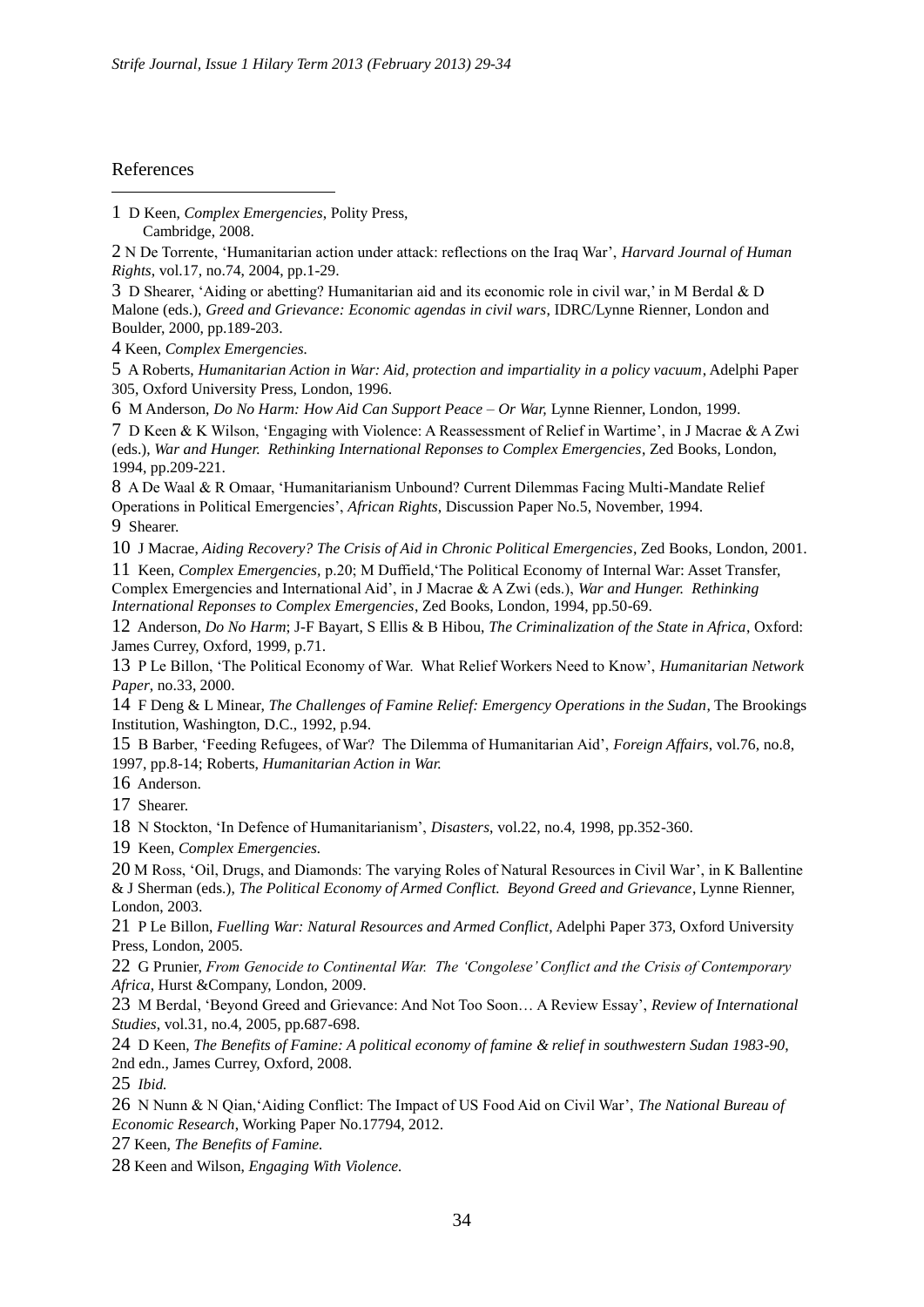Shearer.

<u>.</u>

 D Keen, 'Aid and Development in the Context of Conflict: Some Problems and Pitfalls', *High-Level Expert Forum*, 13-14 September, 2012.

Prunier, *From Genocide to Continental War,* p.25.

*Ibid.*

De Waal and Omaar, *Humanitarianism Unbound.*

B Harrell-Bond, *Imposing Aid: Emergency Assistance to Refugees*, Oxford University Press, Oxford, 1986.

 R Jackson, *Quasi-states: Sovereignty, international relations, and the Third World*, Cambridge University Press, Cambridge and New York, 1990; Macrae.

Keen, *Complex Emergencies.*

 De Waal and Omaar, *Humanitarianism Unbound;* Duffield, *The Political Economy of Internal* War, p.57. Anderson.

 A De Waal, 'Dangerous Precendents? Famine Relief in Somalia 1991-93', in J Macrae & A Zwi (eds.), *War and Hunger. Rethinking International Reponses to Complex Emergencies*, Zed Books, London, 1994, pp.139- 159; J Macrae & A Zwi, *War and Hunger. Rethinking International Reponses to Complex Emergencies*, Zed Books, London, 1994.

J Austen, *Pride and Prejudice,* Oxford University Press, Oxford, 2010, p.1.

De Waal and Omaar, *Humanitarianism Unbound,* p.4

M Barnett & T G Weiss, *Humanitarianism in Question*, Cornell University Press, Ithaca, 2008.

Keen, *Complex Emergencies.*

 D Keen, *The Economic Functions of Violence in Civil Wars*, Adelphi Paper 320, Oxford University Press, Oxford, 1998.

De Waal and Omaar, *Humanitarianism Unbound,* p.38.

A De Waal, *Famine Crimes: Politics and the Disaster Relief Industry in Africa,* James Currey, Oxford, 1997.

Keen, *Aid and Development in the Context of Conflict.*

Slim, *Killing Civilians*, p.103.

De Waal and Omaar, *Humanitarianism Unbound.*

Keen and Wilson.

Keen, *Aid and Development in the Context of Conflict.*

Macrae.

Barber.

Shearer, p.199.

 K Menkhaus, 'Stabilisation and Humanitarian Access in a Collapsed State: The Somali Case', *Disasters*, vol.34, no.S3, 2010, pp.S320-S341.

Duffield, *The Political Economy of Internal War.*

Duffield, *The Political Economy of Internal War.*

*med Conflict*, Lynne Rienner, Boulder and London, 2006.

Macrae and Zwi.

De Waal and Omaar, *Humanitarianism Unbound,* p.6.

Prunier, *From Genocide to Continental War.*

 *Ibid.*; P Robinson,'The CNN Effect: Can the News Media Drive Foreign Policy?', *Review of International Studies*, vol.25, no.2, 1999, pp.301-309.

De Waal, *Famine Crimes*; Prunier, *From Genocide to Continental War.*

Roberts, *Humanitarian Action in War.*

A Roberts, 'Humanitarian Issues and Agencies as Triggers for International Military Action', in S

Chesterman (ed.), *Civilians in War*, Lynne Rienner, Boulder and London, 2001.

 Roberts, *Humanitarian Action in* War; M Schloms, 'Humanitarian NGOs in Peace Processes', *International Peacekeeping*, vol.10, no.1, 2010, pp.40-55.

De Waal and Omaar, *Humanitarianism Unbound,* p.2.

 Prunier, *From Genocide to Continental War,* p.24; H Slim, *Killing Civilians. Method, Madness and Morality in War*, Hurst & Company, London, 2007.